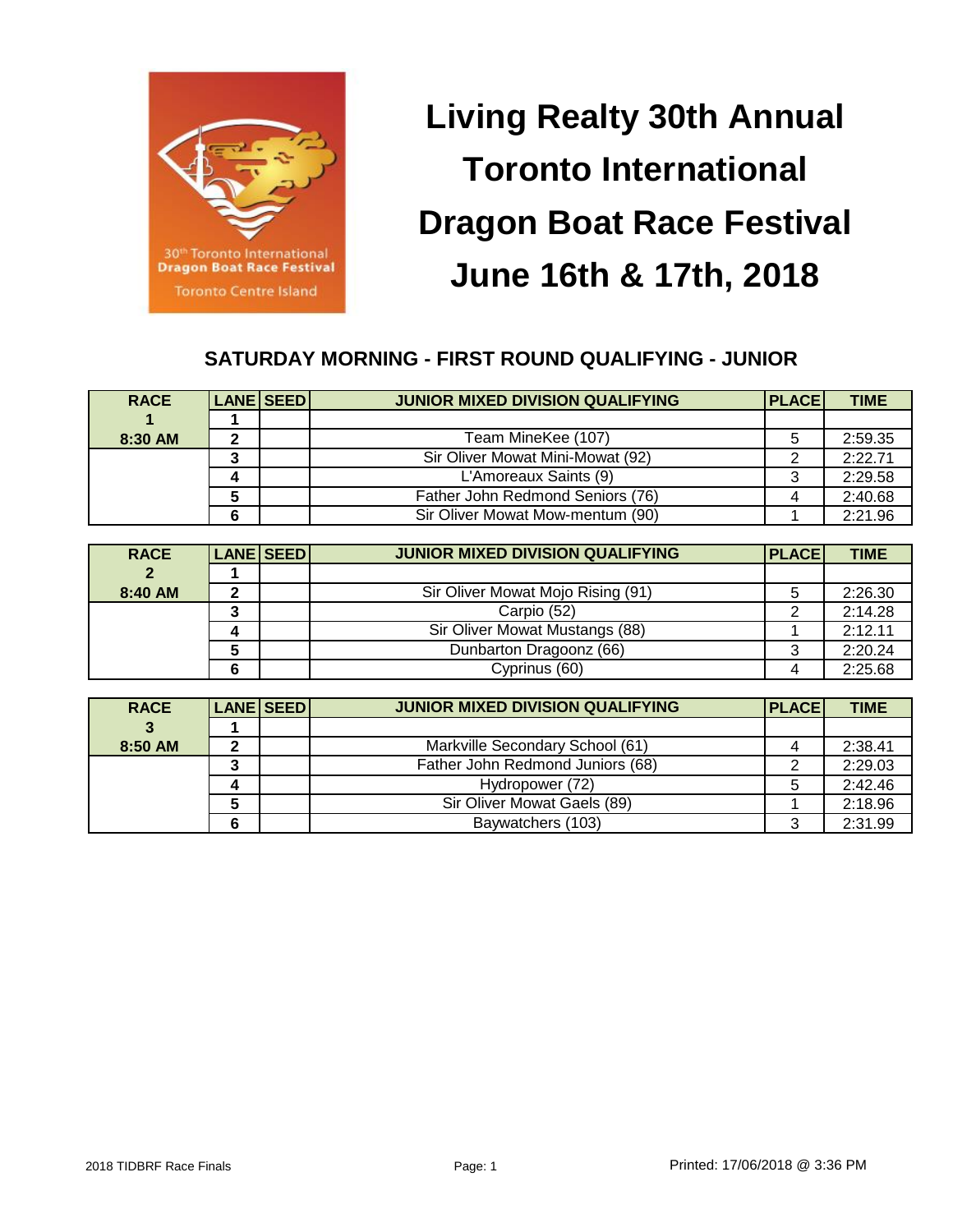# **SATURDAY MORNING - FIRST ROUND QUALIFYING - WOMEN'S**

| <b>RACE</b> | <b>LANE SEED</b> | <b>WOMEN'S DIVISION QUALIFYING</b>                | PLACE | <b>TIME</b> |
|-------------|------------------|---------------------------------------------------|-------|-------------|
|             |                  |                                                   |       |             |
| 9:00 AM     |                  | BEAST! Women (105)                                |       | 2:33.39     |
|             |                  | Phoenix (2)                                       |       | 2:32.30     |
|             |                  | Red Hot Peelers (1)                               |       | 2:39.81     |
|             |                  | Elementary Teachers of Toronto - A Class Act (57) |       | 2:40.13     |
|             |                  |                                                   |       |             |

| <b>RACE</b> | <b>LANE SEED</b> | <b>WOMEN'S DIVISION QUALIFYING</b>    | <b>PLACE</b> | <b>TIME</b> |
|-------------|------------------|---------------------------------------|--------------|-------------|
| 5           |                  |                                       |              |             |
| 9:10 AM     |                  |                                       |              |             |
|             |                  | Drag'n Blades (10)                    |              | 2:26.70     |
|             |                  | Holland Bloorview Infinite Waves (33) |              | 2:40.91     |
|             |                  | Dragon Pryde (53)                     | ◠<br>ີ       | 2:49.67     |
|             |                  |                                       |              |             |

#### **SATURDAY MORNING - FIRST ROUND QUALIFYING - MIXED**

| <b>RACE</b> |   | LANE SEED | <b>MIXED DIVISION QUALIFYING</b> | <b>PLACE</b> | <b>TIME</b> |
|-------------|---|-----------|----------------------------------|--------------|-------------|
|             |   |           | Double Double Dragons (108)      | 6            | 2:38.78     |
| 9:20 AM     |   |           | Sinai Lightning (22)             | 5            | 2:34.00     |
|             |   |           | Fyūjon. Beast! (79)              |              | 2:13.80     |
|             |   |           | CIBC Aventura Visa (75)          |              | 2:07.39     |
|             |   |           | Boulevard Blazers' (38)          | 3            | 2:24.38     |
|             | 6 |           | Canadian Tire Jumpstarters (71)  |              | 2:26.51     |

| <b>RACE</b> |   | LANE SEED | <b>MIXED DIVISION QUALIFYING</b>           | <b>PLACE</b> | <b>TIME</b> |
|-------------|---|-----------|--------------------------------------------|--------------|-------------|
|             |   |           | Thunderstruck (104)                        |              | 2:14.33     |
| 9:30 AM     |   |           | Smartmi & YucongWang - Quebec Fujian (110) |              | 2:33.62     |
|             |   |           | I'm Feeling Lucky Dragons (23)             | 3            | 2:30.42     |
|             |   |           | Fuzhou University Dragon Board (39)        | 5            | 2:35.89     |
|             |   |           | Knotty Sailors (37)                        | 6            | 2:53.07     |
|             | 6 |           | Smoke on the Water (18)                    |              | 2:26.15     |

| <b>RACE</b> | LANE SEED | <b>MIXED DIVISION QUALIFYING</b>                      | <b>PLACE</b> | <b>TIME</b> |
|-------------|-----------|-------------------------------------------------------|--------------|-------------|
|             |           | Mon Sheong Red Pandas (3)                             | 4            | 2:29.05     |
| 9:40 AM     |           | HOPE Floats (74)                                      | 6            | 2:37.37     |
|             |           | Elementary Teachers of Toronto - Classy Oars (56)     | 5            | 2:32.64     |
|             |           | FCCP Dragons (14)                                     | 3            | 2:23.71     |
|             |           | New Dragons Green (41)                                |              | 2:02.86     |
|             |           | Elementary Teachers of Toronto - A Stern Warning (55) | ົ            | 2:22.98     |

| <b>RACE</b> | LANE SEED | <b>MIXED DIVISION QUALIFYING</b>         | <b>PLACE</b> | <b>TIME</b> |
|-------------|-----------|------------------------------------------|--------------|-------------|
|             |           | Vision Youth (62)                        | 5            | 2:36.27     |
| 9:50 AM     |           | Procter and Gamble Tide Pods Racers (12) | 3            | 2:26.11     |
|             |           | Haihe (73)                               |              | 2:28.87     |
|             |           | Victoria College Scarlet Dragons (69)    | 6            | 2:37.46     |
|             |           | Titans.Beast! (81)                       |              | 2:17.19     |
|             |           | Laurier Alumni Dragonhawks (96)          |              | 2:25.01     |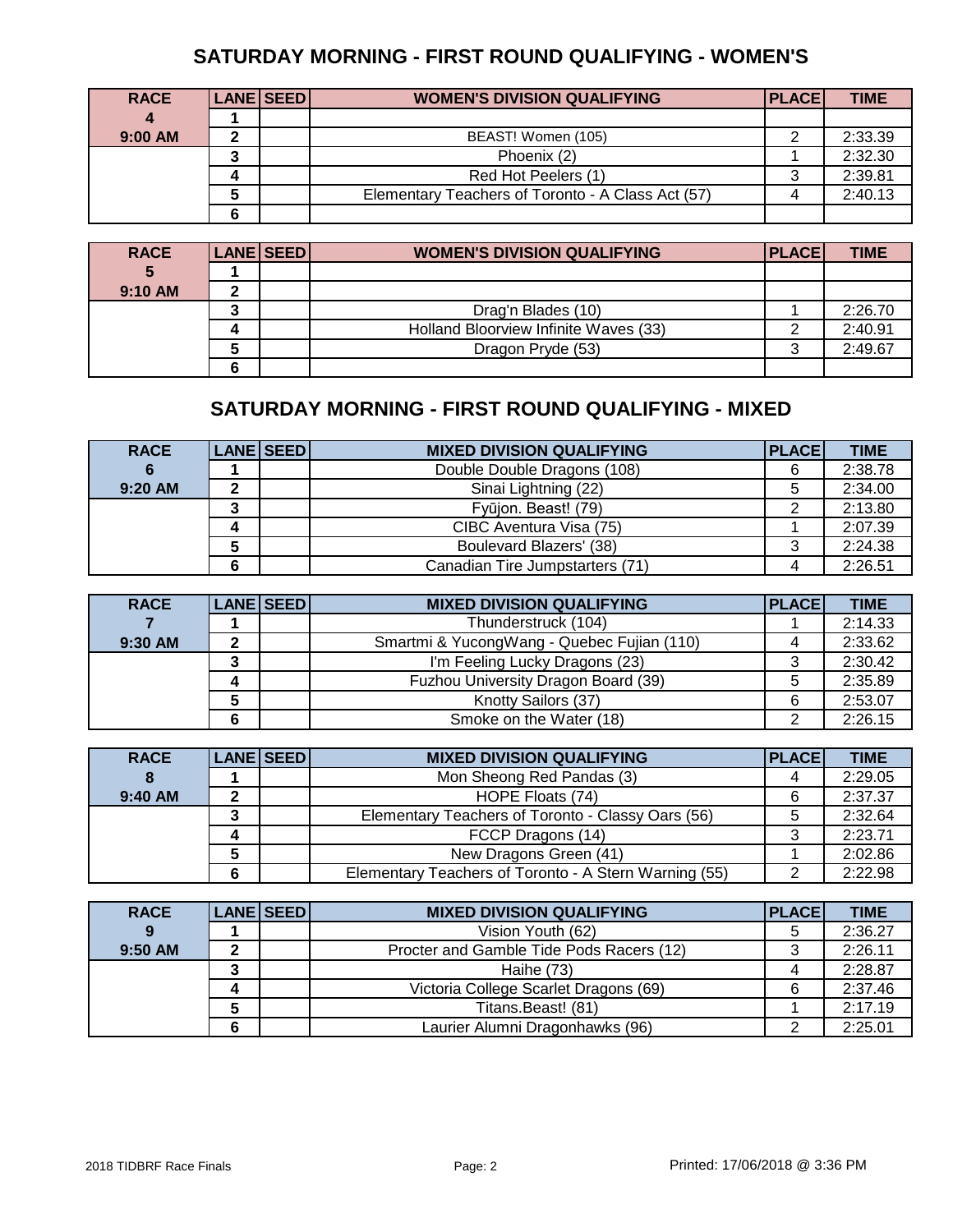| <b>RACE</b> |   | <b>LANE SEED</b> | <b>MIXED DIVISION QUALIFYING</b>        | <b>PLACE</b> | <b>TIME</b> |
|-------------|---|------------------|-----------------------------------------|--------------|-------------|
| 10          |   |                  | <b>CMCC BackBreakers (49)</b>           |              | 2:21.39     |
| 10:00 AM    | ◠ |                  | Laurier Dragon Hawks (4)                | 6            | 2:30.37     |
|             |   |                  | Dartmouth Dragon Beasts (77)            | ◠            | 2:12.60     |
|             |   |                  | UofT Engineering Iron Dragons Blue (44) |              | 2:00.62     |
|             |   |                  | PDubsCruise (48)                        | 5            | 2:24.51     |
|             |   |                  | Bell Blue Dragons (86)                  | 3            | 2:13.93     |

| <b>RACE</b> |   | LANE SEED | <b>MIXED DIVISION QUALIFYING</b>                     | <b>PLACE</b> | <b>TIME</b> |
|-------------|---|-----------|------------------------------------------------------|--------------|-------------|
| 11          |   |           | Western Stallions (46)                               | 5            | 2:13.90     |
| 10:10 AM    |   |           | OH Water Vipers powered by Afterburn Fitness.ca (16) | ◠            | 2:03.79     |
|             |   |           | TOHD - Toronto Outer Harbour Dragons (95)            | 6            | 2:17.20     |
|             |   |           | Outer Harbour Warriors (24)                          |              | 1:55.90     |
|             |   |           | New Dragons Yellow (42)                              |              | 2:07.68     |
|             | հ |           | NDRC Yellow (58)                                     | ⌒            | 2:01.04     |

| <b>RACE</b> | LANE SEED | <b>MIXED DIVISION QUALIFYING</b>          | <b>PLACE</b> | <b>TIME</b> |
|-------------|-----------|-------------------------------------------|--------------|-------------|
| 12          |           | Tempest (78)                              |              | 2:13.78     |
| 10:20 AM    |           | UofT Engineering Iron Dragons Purple (20) | 6            | 2:34.69     |
|             |           | Catch22 Powered by GWN Dragon Boat (85)   |              | 2:04.32     |
|             |           | Hammerheads (50)                          |              | 1:58.34     |
|             |           | <b>UWDBC Vikings (6)</b>                  |              | 2:00.19     |
|             |           | Ryerson Rams 2 (36)                       | 5            | 2:16.85     |

Race12: Boat 2 when into lane 3. Boat 2 +2secs. Boat 3 -2secs

| <b>RACE</b> | <b>LANE SEED</b> | <b>MIXED DIVISION QUALIFYING</b>                   | <b>PLACE</b> | <b>TIME</b> |
|-------------|------------------|----------------------------------------------------|--------------|-------------|
| 13          |                  | U of T Pharmacy Painkillers (70)                   | 5            | 2:23.83     |
| 10:30 AM    |                  | <b>UWDBC Warriors (7)</b>                          | د            | 2:11.35     |
|             |                  | Raging BEAST! (82)                                 | 4            | 2:20.86     |
|             |                  | NDRC Green (54)                                    |              | 1:56.33     |
|             |                  | PDBC IRONCLAD (5)                                  |              | 2:01.91     |
|             |                  | Smokin Tuna University of Toronto Mississauga (17) | 6            | 2:35.74     |

| <b>RACE</b> |   | LANE SEED | <b>MIXED DIVISION QUALIFYING</b>        | <b>PLACE</b> | <b>TIME</b> |
|-------------|---|-----------|-----------------------------------------|--------------|-------------|
| 14          |   |           | Wilcox Warriors (80)                    | 6            | 2:47.03     |
| 10:40 AM    | ◠ |           | Ryerson Rams (35)                       | 4            | 2:09.58     |
|             |   |           | Western Mustangs (45)                   | 3            | 2:09.09     |
|             |   |           | Rotman Commerce Liquid Assets (47)      |              | 2:02.77     |
|             |   |           | UofT Engineering Iron Dragons Gold (19) | ົ            | 2:05.11     |
|             |   |           | York Lions - Black (30)                 | 5            | 2:30.78     |

| <b>RACE</b> |   | LANE SEED | <b>MIXED DIVISION QUALIFYING</b>                            | <b>PLACE</b> | <b>TIME</b> |
|-------------|---|-----------|-------------------------------------------------------------|--------------|-------------|
| 15          |   |           | University of Toronto Faculty of Dentistry Plak Attack (43) | 3            | 2:25.63     |
| 10:50 AM    |   |           | Holyship Engines (98)                                       | 6            | 2:36.07     |
|             |   |           | Crimson Tide (34)                                           |              | 2:16.89     |
|             |   |           | Red Thread Dragons (13)                                     |              | 2:29.92     |
|             |   |           | U of T Medicine Pacemakers (40)                             | 5            | 2:30.52     |
|             | 6 |           | The Epics (99)                                              | ົ            | 2:23.24     |

| <b>RACE</b> | <b>LANE SEED</b> | <b>MIXED DIVISION QUALIFYING</b>                  | <b>PLACE</b> | <b>TIME</b> |
|-------------|------------------|---------------------------------------------------|--------------|-------------|
| 16          |                  | <b>UWDBC Warriors Black (8)</b>                   |              | 2:23.09     |
| 11:00 AM    |                  | U of T OS&OT 1 (28)                               | 6            | 2:44.75     |
|             |                  | University College Dragon Boat Club - Hydras (65) | 4            | 2:25.45     |
|             |                  | Team KRG (63)                                     |              | 2:23.08     |
|             |                  | FCCP Warriors (15)                                |              | 2:34.02     |
|             |                  | Holy Mac-A-Row-Ni (32)                            |              | 2:19.42     |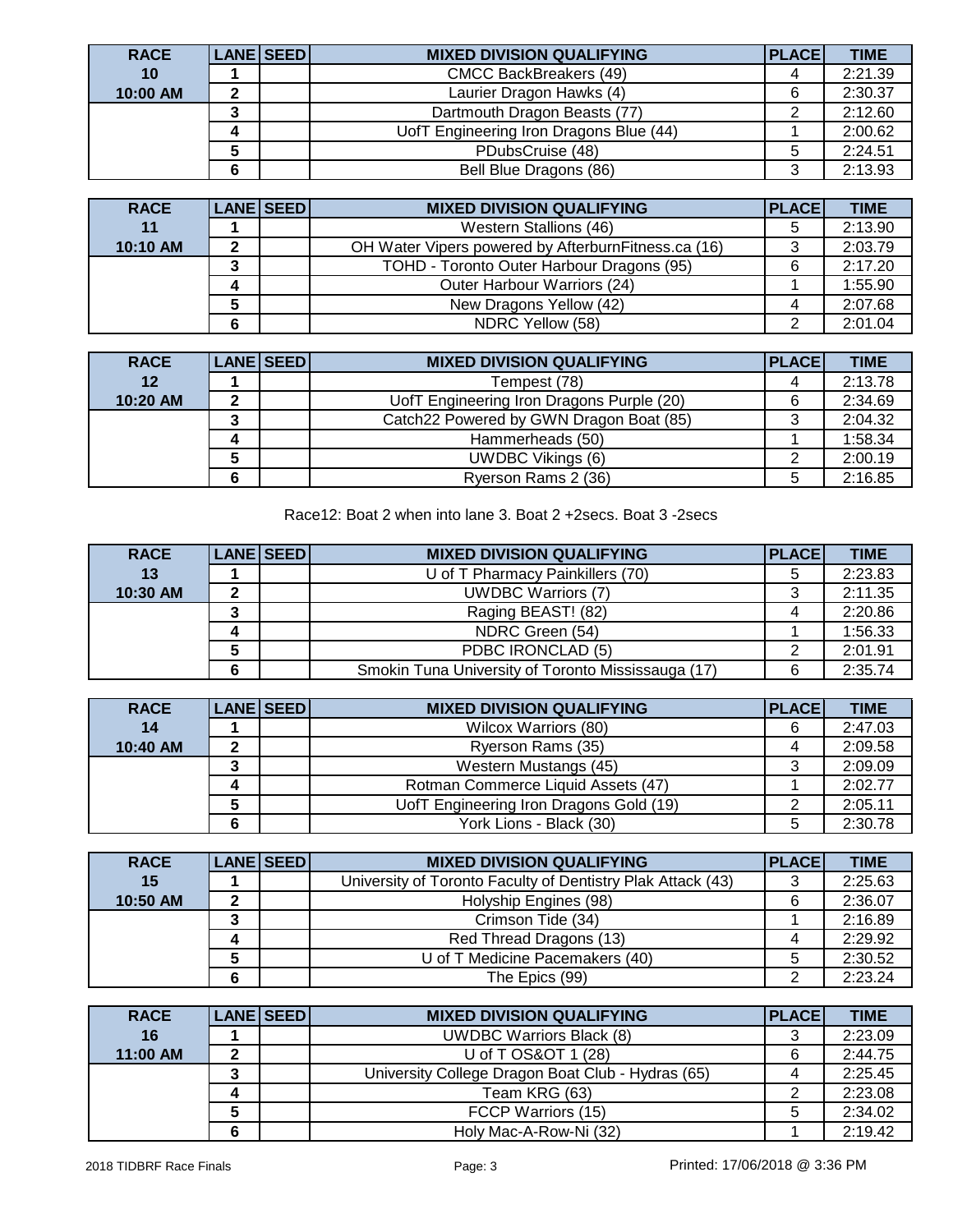| <b>RACE</b> |   | <b>LANE SEED</b> | <b>MIXED DIVISION QUALIFYING</b>                         | <b>PLACE</b> | <b>TIME</b> |
|-------------|---|------------------|----------------------------------------------------------|--------------|-------------|
| 17          |   |                  | York Lions - Red (29)                                    |              | 2:17.30     |
| 11:10 AM    |   |                  | University College Dragon Boat Club - Water Dragons (64) | ◠            | 2:12.05     |
|             |   |                  | Cobourg Dragons (100)                                    | 6            | 2:36.31     |
|             |   |                  | Holyship Rockets (97)                                    | ⌒            | 2:11.55     |
|             |   |                  | GBC Dragon Boat Club (11)                                | 5            | 2:24.51     |
|             | 6 |                  | Holy Mac-Row (31)                                        |              | 2:10.43     |

# **SATURDAY MORNING - SEMI FINALS - JUNIOR**

| <b>RACE</b> | LANE SEED | <b>JUNIOR MIXED DIVISION SEMI FINAL #1</b> | <b>PLACE</b> | <b>TIME</b> |
|-------------|-----------|--------------------------------------------|--------------|-------------|
| 18          | 16        | <b>UWDBC Warriors Gold</b>                 | 5            | 2:45.45     |
| 11:20 AM    | 10        | L'Amoreaux Saints (9)                      |              | 2:33.58     |
|             |           | Dunbarton Dragoonz (66)                    |              | 2:23.86     |
|             |           | Sir Oliver Mowat Gaels (89)                |              | 2:18.68     |
|             | 9         | Father John Redmond Juniors (68)           | 3            | 2:25.49     |
|             | 15        | Team MineKee (107)                         | 6            | 2:58.91     |

| <b>RACE</b> | <b>LANE SEED</b> | <b>JUNIOR MIXED DIVISION SEMI FINAL #2</b> | <b>PLACE</b> | <b>TIME</b> |
|-------------|------------------|--------------------------------------------|--------------|-------------|
| 19          | $\overline{7}$   |                                            |              |             |
| 11:30 AM    |                  | Baywatchers (103)                          |              | 2:33.68     |
|             |                  | Sir Oliver Mowat Mow-mentum (90)           |              | 2:26.84     |
|             |                  | Carpio (52)                                |              | 2:19.45     |
|             |                  | Sir Oliver Mowat Mojo Rising (91)          |              | 2:21.50     |
|             | 14               | Hydropower (72)                            | 5            | 2:42.66     |

| <b>RACE</b> | LANE SEED | <b>JUNIOR MIXED DIVISION SEMI FINAL #3</b> | <b>PLACE</b> | <b>TIME</b> |
|-------------|-----------|--------------------------------------------|--------------|-------------|
| <b>20</b>   | 18        |                                            |              |             |
| 11:40 AM    | 12        | Markville Secondary School (61)            |              | 2:36.18     |
|             | 6         | Sir Oliver Mowat Mini-Mowat (92)           |              | 2:21.82     |
|             |           | Sir Oliver Mowat Mustangs (88)             |              | 2:13.20     |
|             |           | Cyprinus (60)                              | 3            | 2:23.00     |
|             | 13        | Father John Redmond Seniors (76)           | 5            | 2:39.30     |

#### **COURSE BREAK**

## **SATURDAY AFTERNOON - SECOND ROUND QUALIFYING - WOMEN'S**

| <b>RACE</b> | <b>LANE SEED</b> | <b>WOMEN'S DIVISION QUALIFYING</b>    | <b>PLACE</b> | <b>TIME</b> |
|-------------|------------------|---------------------------------------|--------------|-------------|
| 21          |                  |                                       |              |             |
| 12:10 PM    |                  |                                       |              |             |
|             |                  | Dragon Pryde (53)                     |              | 2:48.76     |
|             |                  | Holland Bloorview Infinite Waves (33) |              | 2:37.44     |
|             |                  | Red Hot Peelers (1)                   |              | 2:41.26     |
|             |                  |                                       |              |             |

| <b>RACE</b> | <b>LANE SEED</b> | <b>WOMEN'S DIVISION QUALIFYING</b>                | <b>PLACE</b> | <b>TIME</b> |
|-------------|------------------|---------------------------------------------------|--------------|-------------|
| 22          |                  |                                                   |              |             |
| 12:20 PM    |                  | Elementary Teachers of Toronto - A Class Act (57) |              | 2:42.89     |
|             |                  | Phoenix (2)                                       | د            | 2:33.91     |
|             |                  | Drag'n Blades (10)                                |              | 2:24.10     |
|             |                  | BEAST! Women (105)                                |              | 2:31.08     |
|             |                  |                                                   |              |             |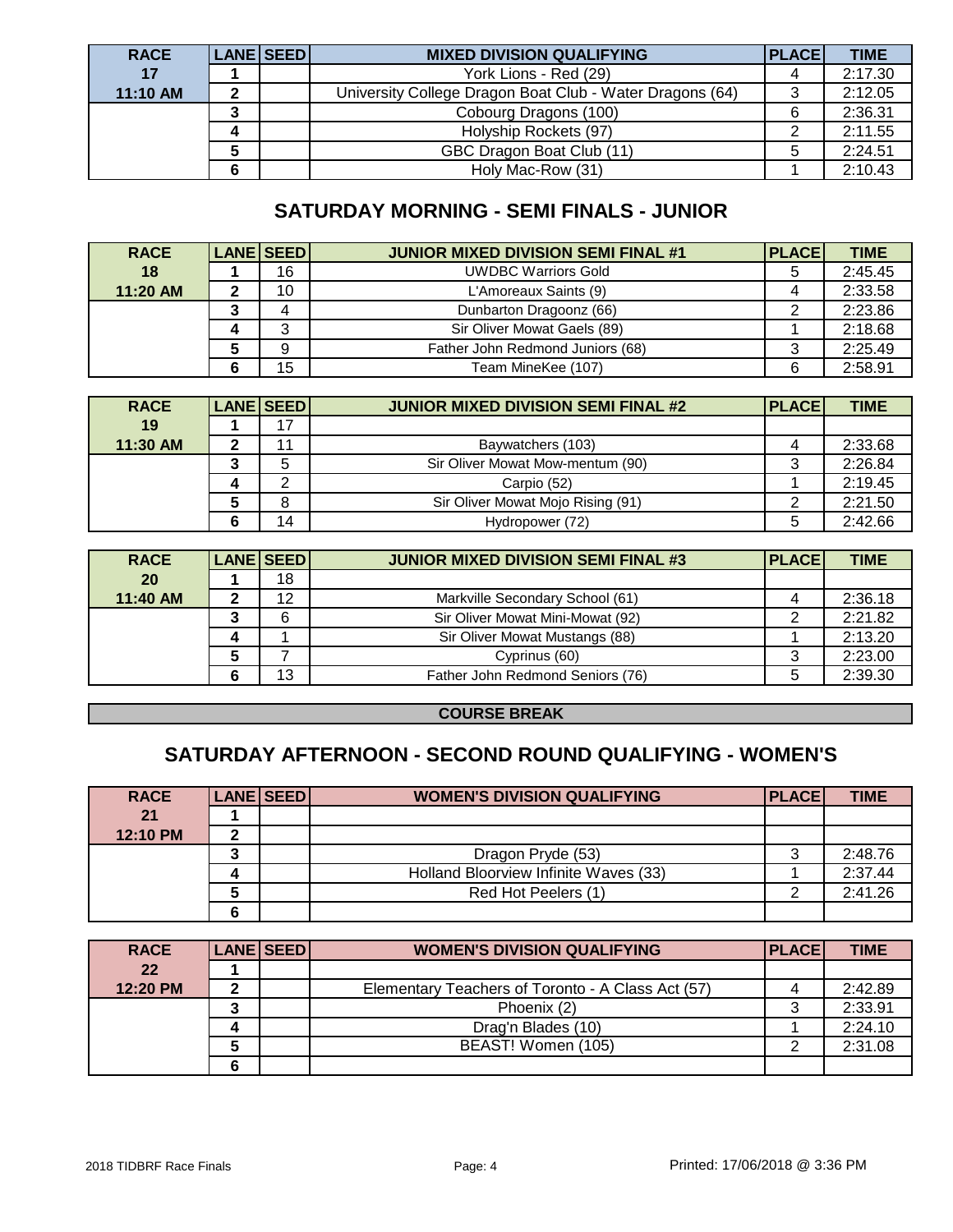# **SATURDAY AFTERNOON - SECOND ROUND QUALIFYING - MIXED**

| <b>RACE</b> |   | LANE SEED | <b>MIXED DIVISION QUALIFYING</b> | <b>PLACE</b> | <b>TIME</b> |
|-------------|---|-----------|----------------------------------|--------------|-------------|
| 23          |   |           | FCCP Dragons (14)                |              | 2:21.68     |
| 12:30 PM    |   |           | Boulevard Blazers' (38)          | 3            | 2:25.83     |
|             | ∍ |           | Canadian Tire Jumpstarters (71)  |              | 2:28.30     |
|             |   |           | Double Double Dragons (108)      | 6            | 2:38.48     |
|             |   |           | Sinai Lightning (22)             |              | 2:33.04     |
|             |   |           | I'm Feeling Lucky Dragons (23)   | ⌒            | 2:25.55     |

| <b>RACE</b> |   | LANE SEED | <b>MIXED DIVISION QUALIFYING</b>    | <b>PLACE</b> | <b>TIME</b> |
|-------------|---|-----------|-------------------------------------|--------------|-------------|
| 24          |   |           | Fuzhou University Dragon Board (39) |              | 2:32.52     |
| 12:40 PM    | ົ |           | Knotty Sailors (37)                 | 6            | 2:51.19     |
|             |   |           | Smoke on the Water (18)             | د            | 2:24.86     |
|             |   |           | Thunderstruck (104)                 |              | 2:14.50     |
|             |   |           | HOPE Floats (74)                    | 5            | 2:32.84     |
|             | 6 |           | Fyūjon. Beast! (79)                 |              | 2:15.04     |

| <b>RACE</b> | LANE SEED | <b>MIXED DIVISION QUALIFYING</b>                  | <b>PLACE</b> | <b>TIME</b> |
|-------------|-----------|---------------------------------------------------|--------------|-------------|
| 25          |           | CIBC Aventura Visa (75)                           | 3            | 2:07.21     |
| 12:50 PM    |           | New Dragons Green (41)                            |              | 2:01.84     |
|             |           | NDRC Green (54)                                   |              | 1:58.35     |
|             |           | Bell Blue Dragons (86)                            | 4            | 2:15.47     |
|             |           | Smartmi & YucongWang - Quebec Fujian (110)        | 6            | 2:36.97     |
|             |           | Elementary Teachers of Toronto - Classy Oars (56) | 5            | 2:31.22     |

| <b>RACE</b> | LANE SEED | <b>MIXED DIVISION QUALIFYING</b>          | <b>PLACE</b> | <b>TIME</b> |
|-------------|-----------|-------------------------------------------|--------------|-------------|
| 26          |           | Ryerson Rams 2 (36)                       |              | 2:18.10     |
| 1:00 PM     |           | New Dragons Yellow (42)                   |              | 2:10.20     |
|             |           | UofT Engineering Iron Dragons Purple (20) |              | 2:16.52     |
|             |           | Vision Youth (62)                         | 6            | 2:35.76     |
|             |           | Titans.Beast! (81)                        |              | 2:21.69     |
|             |           | Haihe $(73)$                              | 5            | 2:34.85     |

| <b>RACE</b> | LANE SEED | <b>MIXED DIVISION QUALIFYING</b>                      | <b>PLACE</b> | <b>TIME</b> |
|-------------|-----------|-------------------------------------------------------|--------------|-------------|
| 27          |           | PDubsCruise (48)                                      | 5            | 2:27.80     |
| 1:10 PM     |           | UofT Engineering Iron Dragons Blue (44)               |              | 2:03.42     |
|             |           | Elementary Teachers of Toronto - A Stern Warning (55) | 3            | 2:25.21     |
|             |           | Mon Sheong Red Pandas (3)                             |              | 2:26.00     |
|             |           | Procter and Gamble Tide Pods Racers (12)              | 6            | 2:31.99     |
|             |           | Dartmouth Dragon Beasts (77)                          |              | 2:15.24     |

| <b>RACE</b> |   | LANE SEED | <b>MIXED DIVISION QUALIFYING</b>        | <b>PLACE</b> | <b>TIME</b> |
|-------------|---|-----------|-----------------------------------------|--------------|-------------|
| 28          |   |           | Victoria College Scarlet Dragons (69)   | 6            | 2:38.84     |
| 1:20 PM     |   |           | Outer Harbour Warriors (24)             |              | 1:57.92     |
|             |   |           | York Lions - Black (30)                 |              | 2:35.74     |
|             |   |           | Tempest (78)                            |              | 2:17.15     |
|             |   |           | Laurier Dragon Hawks (4)                |              | 2:28.06     |
|             | 6 |           | Catch22 Powered by GWN Dragon Boat (85) | ົ            | 2:08.81     |

| <b>RACE</b> |    | LANE SEED | <b>MIXED DIVISION QUALIFYING</b>                   | <b>PLACE</b> | <b>TIME</b> |
|-------------|----|-----------|----------------------------------------------------|--------------|-------------|
| 29          |    |           | Smokin Tuna University of Toronto Mississauga (17) | 6            | 2:34.67     |
| 1:30 PM     | כי |           | Hammerheads (50)                                   |              | 2:01.34     |
|             |    |           | PDBC IRONCLAD (5)                                  |              | 2:02.59     |
|             |    |           | Western Stallions (46)                             | 3            | 2:16.09     |
|             |    |           | TOHD - Toronto Outer Harbour Dragons (95)          | 4            | 2:16.25     |
|             |    |           | Raging BEAST! (82)                                 | 5            | 2:19.16     |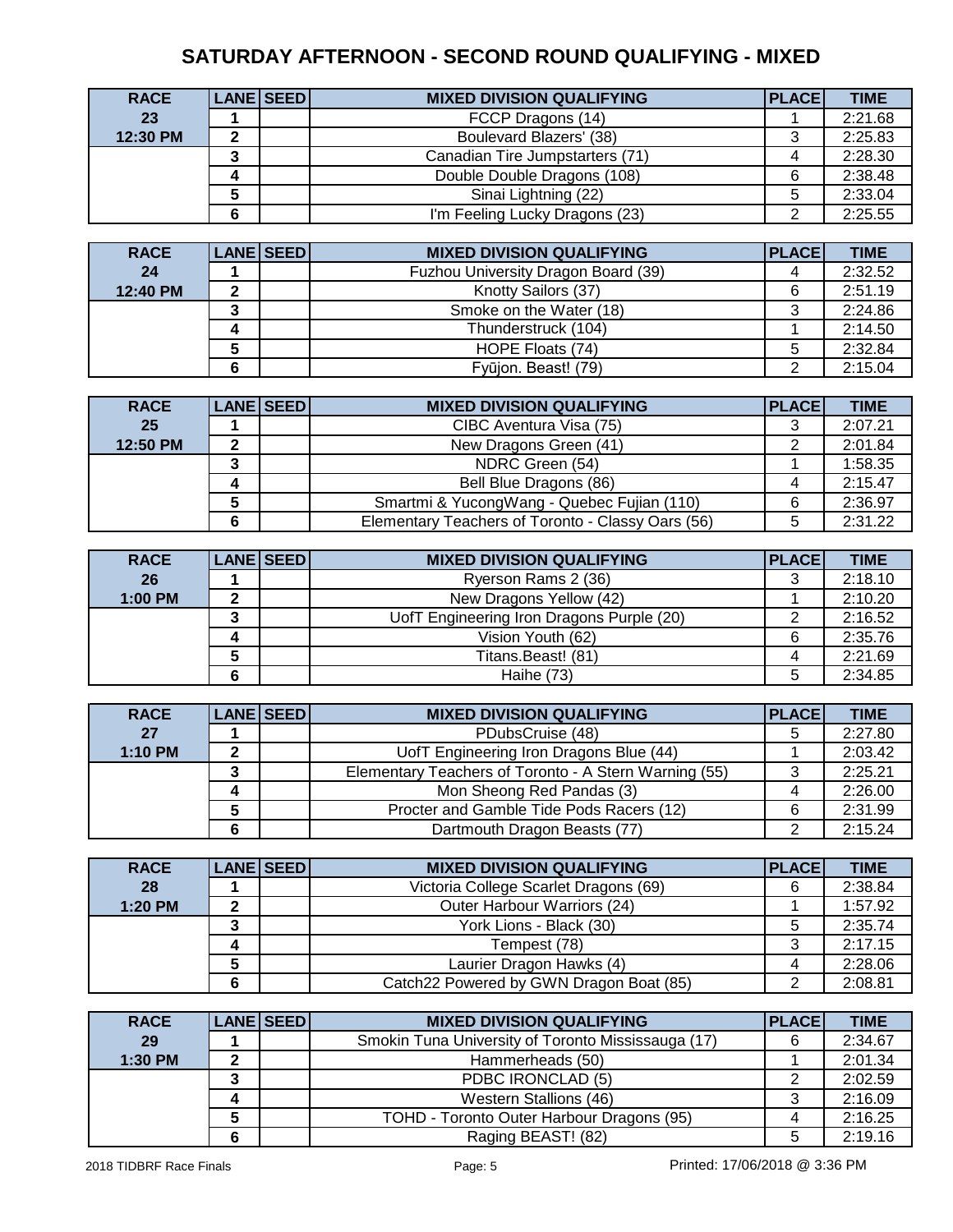| <b>RACE</b> |   | <b>LANE SEED</b> | <b>MIXED DIVISION QUALIFYING</b>                  | PLACE | <b>TIME</b> |
|-------------|---|------------------|---------------------------------------------------|-------|-------------|
| 30          |   |                  | Red Thread Dragons (13)                           | 6     | 2:33.90     |
| 1:40 PM     |   |                  | NDRC Yellow (58)                                  |       | 2:02.46     |
|             |   |                  | <b>CMCC BackBreakers (49)</b>                     | ◠     | 2:19.21     |
|             |   |                  | U of T Pharmacy Painkillers (70)                  | 5     | 2:22.14     |
|             |   |                  | Ryerson Rams (35)                                 | ົ     | 2:09.18     |
|             | 6 |                  | University College Dragon Boat Club - Hydras (65) |       | 2:20.67     |

| <b>RACE</b> | LANE SEED | <b>MIXED DIVISION QUALIFYING</b>                     | <b>PLACE</b> | <b>TIME</b> |
|-------------|-----------|------------------------------------------------------|--------------|-------------|
| 31          |           | Rotman Commerce Liquid Assets (47)                   |              | 2:03.61     |
| 1:50 PM     |           | <b>UWDBC Vikings (6)</b>                             |              | 2:03.86     |
|             |           | U of T Medicine Pacemakers (40)                      | 6            | 2:29.85     |
|             |           | OH Water Vipers powered by Afterburn Fitness.ca (16) |              | 2:03.91     |
|             |           | <b>UWDBC Warriors (7)</b>                            |              | 2:10.90     |
|             |           | Crimson Tide (34)                                    |              | 2:17.82     |

| <b>RACE</b> |   | LANE SEED | <b>MIXED DIVISION QUALIFYING</b>                         | <b>PLACE</b> | <b>TIME</b> |
|-------------|---|-----------|----------------------------------------------------------|--------------|-------------|
| 32          |   |           | Holyship Rockets (97)                                    | 2            | 2:14.80     |
| 2:00 PM     |   |           | Laurier Alumni Dragonhawks (96)                          | 3            | 2:26.30     |
|             |   |           | The Epics (99)                                           |              | 2:27.48     |
|             |   |           | Wilcox Warriors (80)                                     | 5            | 2:47.63     |
|             |   |           | U of T OS&OT 1 (28)                                      | 6            | 2:53.07     |
|             | 6 |           | University College Dragon Boat Club - Water Dragons (64) |              | 2:13.28     |

| <b>RACE</b> |   | LANE SEED | <b>MIXED DIVISION QUALIFYING</b>                            | PLACE | <b>TIME</b> |
|-------------|---|-----------|-------------------------------------------------------------|-------|-------------|
| 33          |   |           | Cobourg Dragons (100)                                       | 6     | 2:35.04     |
| 2:10 PM     |   |           | UofT Engineering Iron Dragons Gold (19)                     |       | 2:07.06     |
|             |   |           | University of Toronto Faculty of Dentistry Plak Attack (43) | 4     | 2:23.69     |
|             |   |           | <b>UWDBC Warriors Black (8)</b>                             | 3     | 2:22.14     |
|             |   |           | Team KRG (63)                                               | 5     | 2:24.91     |
|             | 6 |           | Western Mustangs (45)                                       | ົ     | 2:07.79     |

| <b>RACE</b> | LANE SEED | <b>MIXED DIVISION QUALIFYING</b> | <b>PLACEI</b> | <b>TIME</b> |
|-------------|-----------|----------------------------------|---------------|-------------|
| 34          |           | Holy Mac-Row (31)                |               | 2:14.85     |
| 2:20 PM     |           | FCCP Warriors (15)               | 5             | 2:36.92     |
|             |           | Holy Mac-A-Row-Ni (32)           | C۰            | 2:25.76     |
|             |           | York Lions - Red (29)            |               | 2:18.34     |
|             |           | Holyship Engines (98)            | 6             | 2:37.82     |
|             |           | GBC Dragon Boat Club (11)        | 4             | 2:28.43     |

# **SATURDAY AFTERNOON - QUALIFYING - SPORT**

| <b>RACE</b>     |    | LANE SEED | <b>DBC SPORT OPEN DIVISION QUALIFYING</b> | PLACE | <b>TIME</b> |
|-----------------|----|-----------|-------------------------------------------|-------|-------------|
| 35 <sub>1</sub> |    |           |                                           |       |             |
| 2:30 PM         | ּ״ |           | Liquid Lads (84)                          | 5     | 2:00.67     |
|                 |    |           | UofT Engineering Iron Dragons Open (21)   | 3     | 1:58.02     |
|                 |    |           | Outer Harbour Hounds (25)                 |       | 1:53.46     |
|                 |    |           | New Tang Clan (101)                       |       | 2:00.52     |
|                 |    |           | WendiRC Men (59)                          |       | 1:53.53     |

| <b>RACE</b> | <b>LANE SEED</b> | DBC SPORT WOMEN DIVISION QUALIFYING      | <b>PLACEI</b> | <b>TIME</b> |
|-------------|------------------|------------------------------------------|---------------|-------------|
| 36          |                  |                                          |               |             |
| 2:40 PM     |                  |                                          |               |             |
|             |                  | UofT Engineering Iron Dragons Women (27) |               | 2:13.67     |
|             |                  | BenDRC (51)                              |               | 2:10.46     |
|             |                  | Liquid Ladies (83)                       |               | 2:16.82     |
|             |                  | New Tang Dynasty (102)                   |               | 2:15.47     |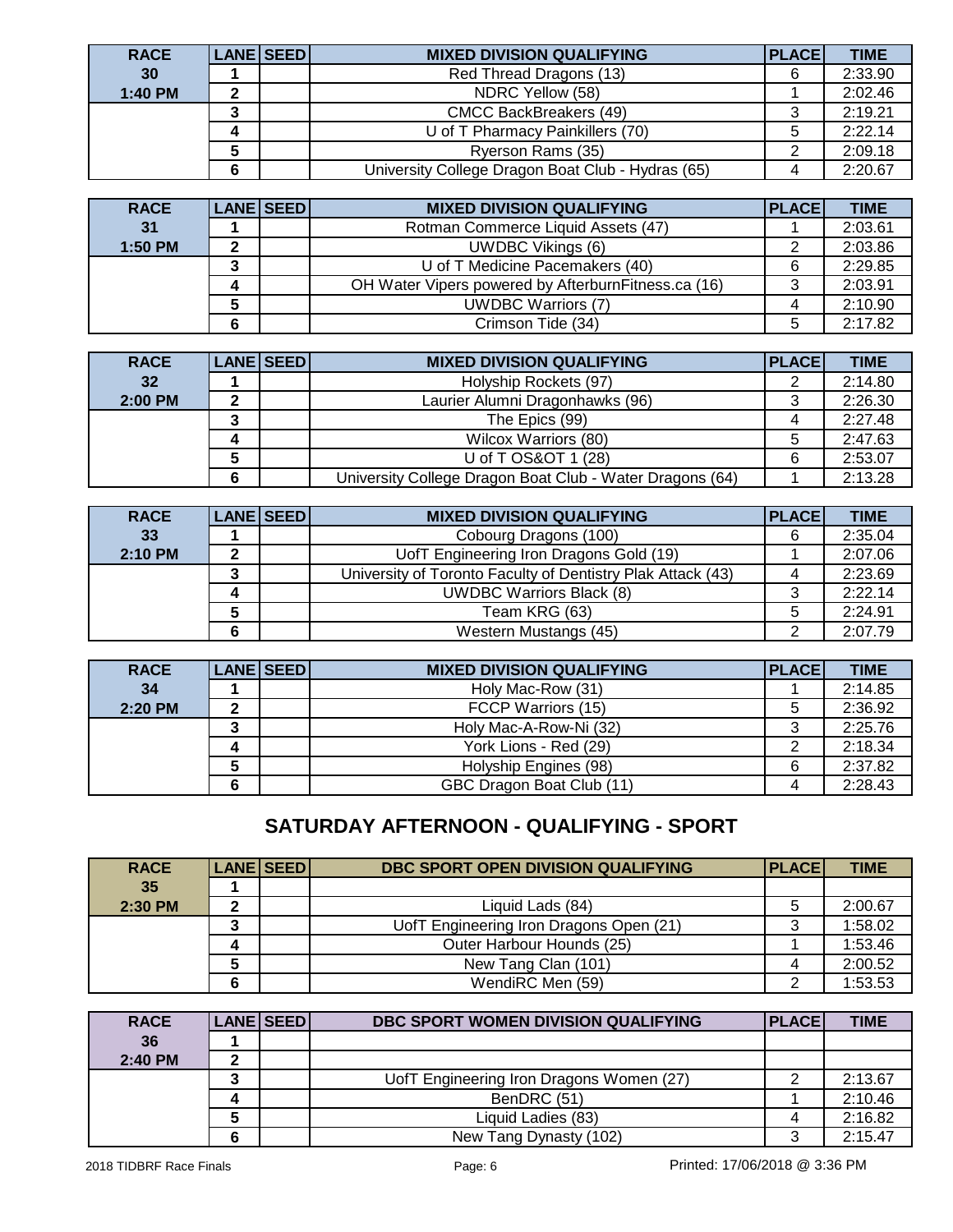## **SATURDAY AFTERNOON - FINALS - JUNIOR**

| <b>RACE</b> | <b>LANE SEED</b> | <b>JUNIOR MIXED C DIVISION FINAL</b> | <b>PLACE</b> | <b>TIME</b> |
|-------------|------------------|--------------------------------------|--------------|-------------|
| 37          | $6 - 18$         |                                      |              |             |
| $2:50$ PM   | $6 - 19$         | Team MineKee (107)                   | ت            | 2:59.71     |
|             | $5 - 19$         | Hydropower (72)                      |              | 2:39.23     |
|             | $5 - 20$         | Father John Redmond Seniors (76)     |              | 2:42.36     |
|             | $5 - 18$         | <b>UWDBC Warriors Gold</b>           |              | 2:38.71     |
|             | $6 - 20$         |                                      |              |             |

| <b>RACE</b> | <b>LANE SEED</b> | <b>JUNIOR MIXED B DIVISION FINAL</b> | <b>PLACE</b> | <b>TIME</b> |
|-------------|------------------|--------------------------------------|--------------|-------------|
| 38          | 4-18             | L'Amoreaux Saints (9)                |              | 2:26.58     |
| 3:00 PM     | 4-19             | Baywatchers (103)                    | 5            | 2:30.80     |
|             | $3 - 19$         | Sir Oliver Mowat Mow-mentum (90)     |              | 2:26.01     |
|             | $3 - 20$         | Cyprinus (60)                        |              | 2:29.11     |
|             | $3 - 18$         | Father John Redmond Juniors (68)     | 2<br>ت       | 2:26.90     |
|             | $4 - 20$         | Markville Secondary School (61)      | 6            | 2:37.37     |

Race 38: Boat 4 + 2sec for not listening to to Starter

| <b>RACE</b> | <b>LANE SEED</b> | JUNIOR MIXED A DIVISION GRAND FINAL | <b>PLACE</b> | <b>TIME</b> |
|-------------|------------------|-------------------------------------|--------------|-------------|
| 39          | $2 - 18$         | Dunbarton Dragoonz (66)             | 4            | 2:22.21     |
| 3:10 PM     | $2 - 19$         | Sir Oliver Mowat Mojo Rising (91)   | 6            | 2:24.48     |
|             | W19              | Carpio (52)                         |              | 2:18.19     |
|             | W20              | Sir Oliver Mowat Mustangs (88)      |              | 2:12.05     |
|             | W18              | Sir Oliver Mowat Gaels (89)         |              | 2:21.47     |
|             | $2 - 20$         | Sir Oliver Mowat Mini-Mowat (92)    | 5            | 2:24.33     |

#### **SUNDAY MORNING - 200M FINALS - SPORT**

| <b>RACE</b> | LANE SEED | <b>DBC SPORT OPEN DIVISION 200M FINAL</b> | <b>PLACE</b> | <b>TIME</b> |
|-------------|-----------|-------------------------------------------|--------------|-------------|
| 40          | 6         |                                           |              |             |
| 8:30 AM     |           | New Tang Clan (101)                       |              | 0:46.40     |
|             |           | WendiRC Men (59)                          |              | 0:44.38     |
|             |           | Outer Harbour Hounds (25)                 |              | 0:43.83     |
|             | ⌒         | UofT Engineering Iron Dragons Open (21)   | 3            | 0:45.33     |
|             |           | Liquid Lads (84)                          | 5            | 0:46.66     |

| <b>RACE</b> | LANE SEED | <b>DBC SPORT WOMEN DIVISION 200M FINAL</b> | <b>PLACE</b> | <b>TIME</b> |
|-------------|-----------|--------------------------------------------|--------------|-------------|
| 41          | 6         |                                            |              |             |
| 8:40 AM     |           | Liquid Ladies (83)                         |              | 0:54.09     |
|             |           | UofT Engineering Iron Dragons Women (27)   |              | 0:51.45     |
|             |           | BenDRC (51)                                |              | 0:50.68     |
|             | ົ         | New Tang Dynasty (102)                     | າ            | 0:52.19     |
|             | 5         |                                            |              |             |

# **SUNDAY MORNING - 200M FINALS - MIXED**

| <b>RACE</b> | LANE SEED | <b>MIXED E DIVISION 200M FINAL</b>    | <b>PLACE</b> | <b>TIME</b> |
|-------------|-----------|---------------------------------------|--------------|-------------|
| 42          | 30        | Knotty Sailors (37)                   | 5            | 1:02.41     |
| 8:50 AM     | 28        | Victoria College Scarlet Dragons (69) |              | 1:01.11     |
|             | 26        | Vision Youth (62)                     | ົ            | 0:58.91     |
|             | 25        | Cobourg Dragons (100)                 | ົ<br>◡       | 0:59.18     |
|             | 27        | Holyship Engines (98)                 |              | 0:57.82     |
|             | 29        | Wilcox Warriors (80)                  | 6            | 1:05.33     |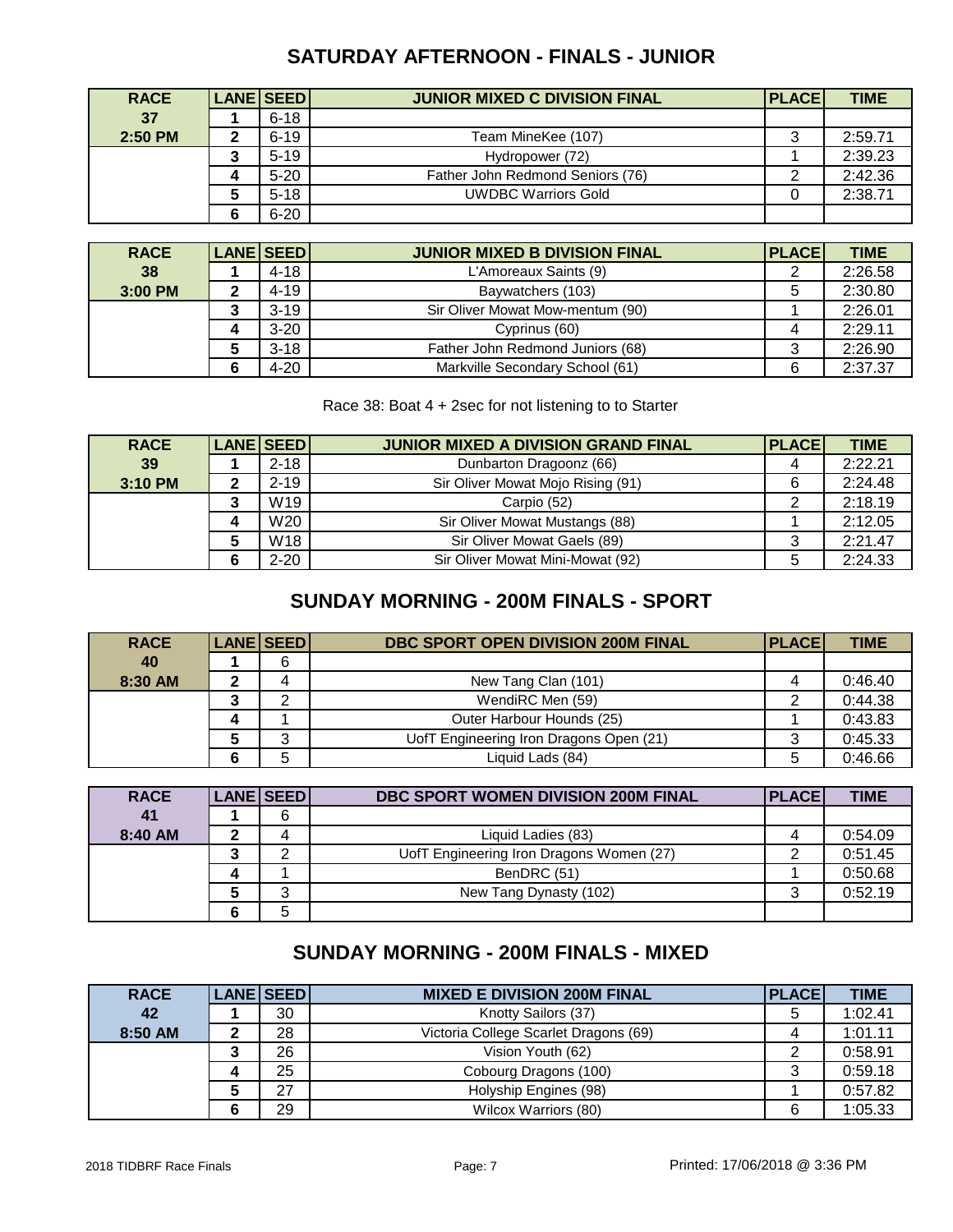| <b>RACE</b> | <b>LANE SEED</b> | <b>MIXED D DIVISION 200M FINAL</b>                 | <b>PLACE</b> | <b>TIME</b> |
|-------------|------------------|----------------------------------------------------|--------------|-------------|
| 43          | 24               | Smartmi & YucongWang - Quebec Fujian (110)         | 5            | 0:59.09     |
| 9:00 AM     | 22               | Sinai Lightning (22)                               | 6            | 1:01.77     |
|             | 20               | Laurier Alumni Dragonhawks (96)                    | ◠            | 0:54.90     |
|             | 19               | Smoke on the Water (18)                            |              | 0:57.54     |
|             | 21               | Mon Sheong Red Pandas (3)                          |              | 0:54.40     |
|             | 23               | Smokin Tuna University of Toronto Mississauga (17) | 3            | 0:57.39     |

| <b>RACE</b> | <b>LANE SEED</b> | <b>CONSUMER GOODS 200M FINAL</b>         | <b>PLACEI</b> | <b>TIME</b> |
|-------------|------------------|------------------------------------------|---------------|-------------|
| 44          | 6                |                                          |               |             |
| 9:10 AM     |                  |                                          |               |             |
|             |                  | Procter and Gamble Tide Pods Racers (12) |               | 0:57.09     |
|             |                  | Canadian Tire Jumpstarters (71)          |               | 0:57.04     |
|             | ົ                | Double Double Dragons (108)              |               | 0:58.16     |
|             | 5                |                                          |               |             |

| <b>RACE</b> |   | <b>LANE SEED</b> | <b>TECHNOLOGY 200M FINAL</b>   | <b>PLACE</b> | <b>TIME</b> |
|-------------|---|------------------|--------------------------------|--------------|-------------|
| 45          |   | 6                |                                |              |             |
| 9:20 AM     |   |                  |                                |              |             |
|             | w |                  | I'm Feeling Lucky Dragons (23) |              | 0:55.01     |
|             |   |                  | Bell Blue Dragons (86)         |              | 0:52.14     |
|             |   | ົ                |                                |              |             |
|             |   | 5                |                                |              |             |

| <b>RACE</b> | LANE SEED | <b>EDUCATION 200M FINAL</b>                           | <b>PLACE</b> | <b>TIME</b> |
|-------------|-----------|-------------------------------------------------------|--------------|-------------|
| 46          | 6         |                                                       |              |             |
| 9:30 AM     |           |                                                       |              |             |
|             |           | Elementary Teachers of Toronto - Classy Oars (56)     |              | 0:59.16     |
|             |           | Elementary Teachers of Toronto - A Stern Warning (55) |              | 0:56.26     |
|             | ⌒         | Fuzhou University Dragon Board (39)                   |              | 0:56.36     |
|             |           |                                                       |              |             |

| <b>RACE</b> |   | <b>LANE SEED</b> | <b>BANKING &amp; FINANCIAL SERVICES 200M FINAL</b> | <b>PLACE</b> | <b>TIME</b> |
|-------------|---|------------------|----------------------------------------------------|--------------|-------------|
| 47          |   | 6                |                                                    |              |             |
| 9:40 AM     | c | д                |                                                    |              |             |
|             |   |                  | Team KRG (63)                                      | د.           | 0:56.32     |
|             |   |                  | CIBC Aventura Visa (75)                            |              | 0:52.10     |
|             |   | ⌒                | PDubsCruise (48)                                   |              | 0:54.57     |
|             |   | 5                |                                                    |              |             |

| <b>RACE</b> | <b>LANE SEED</b> | <b>NON-PROFIT 200M FINAL</b>          | <b>PLACE</b> | <b>TIME</b> |
|-------------|------------------|---------------------------------------|--------------|-------------|
| 48          | 6                | Holland Bloorview Infinite Waves (33) | 6            | 1:05.62     |
| $9:50$ AM   |                  | HOPE Floats (74)                      |              | 0:58.48     |
|             |                  | Haihe (73)                            |              | 0:58.68     |
|             |                  | FCCP Dragons (14)                     |              | 0:54.74     |
|             | ົ                | Red Thread Dragons (13)               |              | 0:59.02     |
|             | 5                | FCCP Warriors (15)                    | 5            | 0:59.18     |

| <b>RACE</b> | LANE SEED | <b>MIXED C DIVISION 200M FINAL</b>        | <b>PLACE</b> | <b>TIME</b> |
|-------------|-----------|-------------------------------------------|--------------|-------------|
| 49          | 18        | The Epics (99)                            |              | 0:55.96     |
| 10:00 AM    | 16        | <b>CMCC BackBreakers (49)</b>             |              | 0:54.09     |
|             | 14        | Titans.Beast! (81)                        |              | 0:53.45     |
|             | 13        | TOHD - Toronto Outer Harbour Dragons (95) |              | 0:53.84     |
|             | 15        | Raging BEAST! (82)                        |              | 0:52.62     |
|             | 17        | Boulevard Blazers' (38)                   | 6            | 0:59.68     |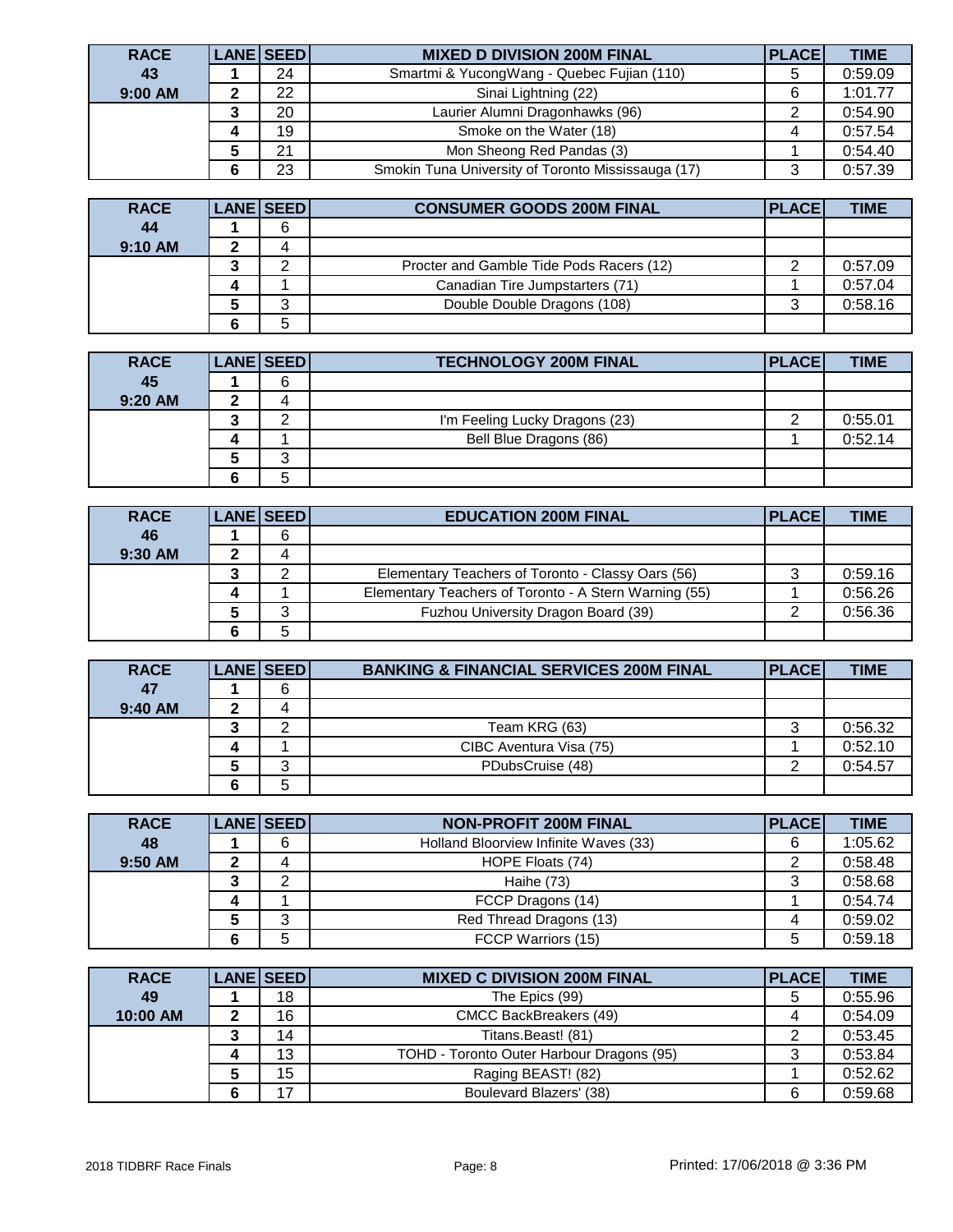| <b>RACE</b> | LANE SEED | <b>MIXED B DIVISION 200M FINAL</b>      | <b>PLACE</b> | <b>TIME</b> |
|-------------|-----------|-----------------------------------------|--------------|-------------|
| 50          | 12        | Tempest (78)                            | 6            | 0:54.89     |
| 10:10 AM    | 10        | Thunderstruck (104)                     | 5            | 0:54.04     |
|             | 8         | Holyship Rockets (97)                   |              | 0:52.50     |
|             |           | Catch22 Powered by GWN Dragon Boat (85) |              | 0:49.57     |
|             | 9         | Dartmouth Dragon Beasts (77)            |              | 0:53.74     |
|             | 44        | Fyūjon. Beast! (79)                     | 3            | 0:53.07     |

| <b>RACE</b> | <b>LANE SEED</b> | <b>MIXED A DIVISION 200M FINAL</b>                   | <b>PLACE</b> | <b>TIME</b> |
|-------------|------------------|------------------------------------------------------|--------------|-------------|
| 51          |                  | OH Water Vipers powered by Afterburn Fitness.ca (16) | 6            | 0:49.55     |
| 10:20 AM    |                  | NDRC Yellow (58)                                     |              | 0:48.15     |
|             |                  | NDRC Green (54)                                      |              | 0:46.46     |
|             |                  | Outer Harbour Warriors (24)                          |              | 0:45.96     |
|             | ົ                | Hammerheads (50)                                     |              | 0:47.46     |
|             | 5                | PDBC IRONCLAD (5)                                    |              | 0:48.05     |

| <b>RACE</b> | <b>LANE SEED</b> | UNIVERSITY E DIVISION 200M FINAL | <b>PLACE</b> | <b>TIME</b> |
|-------------|------------------|----------------------------------|--------------|-------------|
| 52          | 30               |                                  |              |             |
| 10:30 AM    | 28               |                                  |              |             |
|             | 26               | <b>UWDBC Warriors Gold</b>       |              | 1:06.35     |
|             | 25               | York Lions - Black (30)          |              | 0:57.52     |
|             | 27               | U of T OS&OT 1 (28)              |              | <b>DNS</b>  |
|             | 29               |                                  |              |             |

| <b>RACE</b> |   | <b>LANE SEED</b> | UNIVERSITY D DIVISION 200M FINAL                            | <b>PLACE</b> | <b>TIME</b> |
|-------------|---|------------------|-------------------------------------------------------------|--------------|-------------|
| 53          |   | 24               | U of T Medicine Pacemakers (40)                             |              | 0:56.12     |
| 10:40 AM    |   | 22               | GBC Dragon Boat Club (11)                                   | 6            | 0:56.22     |
|             |   | 20               | University of Toronto Faculty of Dentistry Plak Attack (43) |              | 0:54.27     |
|             | д | 19               | University College Dragon Boat Club - Hydras (65)           |              | 0:54.97     |
|             |   | 21               | UofT Engineering Iron Dragons Purple (20)                   |              | 0:53.10     |
|             |   | 23               | Laurier Dragon Hawks (4)                                    | 3            | 0:54.62     |

| <b>RACE</b> |   | <b>LANE SEED</b> | UNIVERSITY C DIVISION 200M FINAL | <b>PLACE</b> | <b>TIME</b> |
|-------------|---|------------------|----------------------------------|--------------|-------------|
| 54          |   | 18               | U of T Pharmacy Painkillers (70) | 6            | 0:55.56     |
| 10:50 AM    | ◠ | 16               | Holy Mac-A-Row-Ni (32)           | 5            | 0:54.54     |
|             |   | 14               | Ryerson Rams 2 (36)              | 4            | 0:54.30     |
|             |   | 13               | Crimson Tide (34)                |              | 0:53.92     |
|             |   | 15               | York Lions - Red (29)            |              | 0:52.39     |
|             |   | 17               | <b>UWDBC Warriors Black (8)</b>  |              | 0:53.72     |

| <b>RACE</b> | LANE SEED | UNIVERSITY B DIVISION 200M FINAL                         | <b>PLACE</b> | <b>TIME</b> |
|-------------|-----------|----------------------------------------------------------|--------------|-------------|
| 55          | 12        | Western Stallions (46)                                   | 6            | 0:52.89     |
| 11:00 AM    | 10        | Holy Mac-Row (31)                                        |              | 0:51.79     |
|             | 8         | Ryerson Rams (35)                                        |              | 0:49.68     |
|             |           | New Dragons Yellow (42)                                  | 3            | 0:50.82     |
|             | 9         | <b>UWDBC Warriors (7)</b>                                |              | 0:51.28     |
|             | 11        | University College Dragon Boat Club - Water Dragons (64) | າ            | 0:50.33     |

| <b>RACE</b> | LANE SEED | UNIVERSITY A DIVISION 200M CHAMPIONSHIP | <b>PLACE</b> | <b>TIME</b> |
|-------------|-----------|-----------------------------------------|--------------|-------------|
| 56          | -6        | Western Mustangs (45)                   | 6            | 0:50.27     |
| 11:10 AM    |           | Rotman Commerce Liquid Assets (47)      | 5            | 0:48.53     |
|             | ⌒         | <b>UWDBC Vikings (6)</b>                |              | 0:48.18     |
|             |           | UofT Engineering Iron Dragons Blue (44) |              | 0:47.11     |
|             | ⌒         | New Dragons Green (41)                  | ◠            | 0:47.55     |
|             | 5         | UofT Engineering Iron Dragons Gold (19) | 3            | 0:47.96     |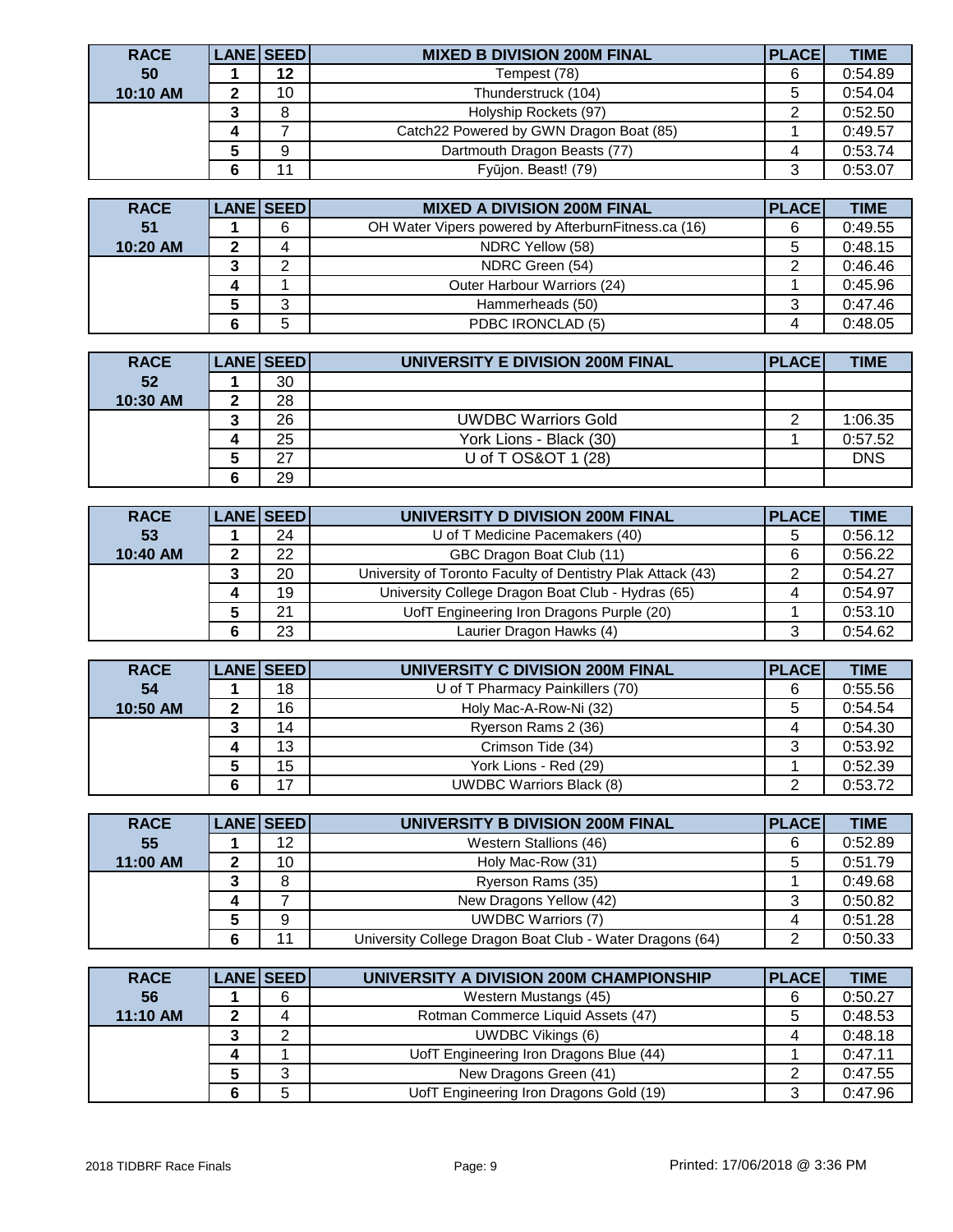| <b>RACE</b> | <b>LANE SEEDI</b> | <b>HOLLAND BLOORVIEW 200M CHAMPIONSHIP</b> | <b>PLACE</b> | <b>TIME</b> |
|-------------|-------------------|--------------------------------------------|--------------|-------------|
| 57          | 6                 |                                            |              |             |
| 11:20 AM    |                   | Team KRG (63)                              |              | 0:55.82     |
|             |                   | Holland Bloorview Infinite Waves (33)      |              | 1:01.29     |
|             |                   | Yee Hong Seniors                           | J            | 1:12.02     |
|             | ົ                 | Yee Hong Juniors                           |              | 1:16.59     |
|             | 5                 |                                            |              |             |

# **SUNDAY MORNING - 200M FINALS - WOMEN'S**

| <b>RACE</b> |   | LANE SEED | <b>WOMEN'S B DIVISION 200M FINAL</b>              | <b>PLACE</b> | <b>TIME</b> |
|-------------|---|-----------|---------------------------------------------------|--------------|-------------|
| 58          |   |           |                                                   |              |             |
| 11:30 AM    |   | 8         |                                                   |              |             |
|             |   | 6         | Elementary Teachers of Toronto - A Class Act (57) |              | 1:01.44     |
|             |   | 5         | Red Hot Peelers (1)                               |              | 1:01.28     |
|             |   |           | Dragon Pryde (53)                                 | າ            | 1:02.80     |
|             | ◠ |           |                                                   |              |             |

| <b>RACE</b> |   | <b>LANE SEED</b> | <b>WOMEN'S A DIVISION 200M FINAL</b>  | <b>PLACE</b> | <b>TIME</b> |
|-------------|---|------------------|---------------------------------------|--------------|-------------|
| 59          |   |                  |                                       |              |             |
| 11:40 AM    |   |                  | Holland Bloorview Infinite Waves (33) |              | 1:02.31     |
|             |   |                  | BEAST! Women (105)                    |              | 0:58.94     |
|             |   |                  | Drag'n Blades (10)                    |              | 0:57.51     |
|             |   | ົ                | Phoenix (2)                           | っ            | 1:00.09     |
|             | 6 |                  |                                       |              |             |

#### **COURSE BREAK**

## **SUNDAY AFTERNOON - 500 FINALS - MIXED**

| <b>RACE</b> |   | LANE SEED | <b>MIXED DIVISION L 500M CHAMPIONSHIP</b> | <b>PLACE</b> | <b>TIME</b> |
|-------------|---|-----------|-------------------------------------------|--------------|-------------|
| 60          |   |           |                                           |              |             |
| 12:10 PM    |   |           |                                           |              |             |
|             |   | 72        | U of T OS&OT 1 (28)                       |              | <b>DNS</b>  |
|             |   |           | Wilcox Warriors (80)                      |              | 2:45.27     |
|             |   | 73        | Knotty Sailors (37)                       |              | 2:39.93     |
|             | ◠ |           |                                           |              |             |

| <b>RACE</b>     | <b>LANE SEED</b> | <b>MIXED DIVISION K 500M CHAMPIONSHIP</b> | <b>PLACE</b> | <b>TIME</b> |
|-----------------|------------------|-------------------------------------------|--------------|-------------|
| 60 <sub>B</sub> |                  |                                           |              |             |
| 12:20 PM        | 70               | <b>UWDBC Warriors Gold</b>                |              | 2:31.32     |
|                 | 68               | Victoria College Scarlet Dragons (69)     |              | 2:35.67     |
|                 | 67               | Holyship Engines (98)                     |              | 2:29.95     |
|                 | 69               | Double Double Dragons (108)               |              | 2:30.47     |
|                 |                  |                                           |              |             |

| <b>RACE</b> | <b>LANE SEED</b> | <b>MIXED DIVISION K 500M CHAMPIONSHIP</b>          | <b>PLACE</b> | <b>TIME</b> |
|-------------|------------------|----------------------------------------------------|--------------|-------------|
| 61          | 66               | Vision Youth (62)                                  | 3            | 2:30.58     |
| 12:30 PM    | 64               | FCCP Warriors (15)                                 | 4            | 2:31.25     |
|             | 62               | Smokin Tuna University of Toronto Mississauga (17) |              | 2:30.40     |
|             | 61               | HOPE Floats (74)                                   |              | 2:30.10     |
|             | 63               | Smartmi & YucongWang - Quebec Fujian (110)         | 6            | 2:36.79     |
|             | 65               | Cobourg Dragons (100)                              | 5            | 2:31.84     |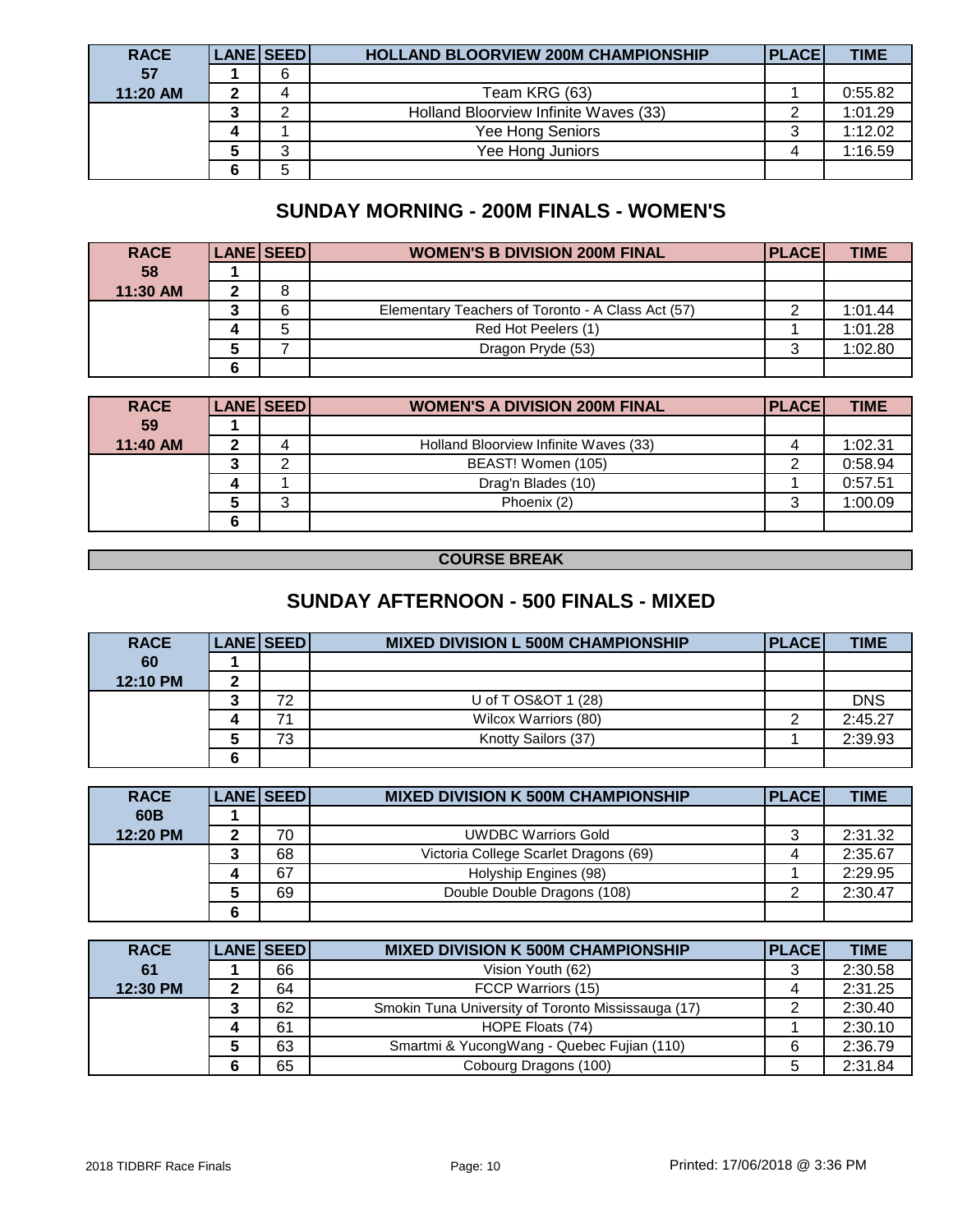| <b>RACE</b> | LANE SEED | <b>MIXED DIVISION J 500M CHAMPIONSHIP</b>         | PLACE | <b>TIME</b> |
|-------------|-----------|---------------------------------------------------|-------|-------------|
| 62          | 60        | Fuzhou University Dragon Board (39)               |       | 2:22.31     |
| 12:40 PM    | 58        | York Lions - Black (30)                           |       | 2:29.08     |
|             | 56        | Red Thread Dragons (13)                           |       | 2:29.22     |
|             | 55        | Haihe (73)                                        |       | 2:27.46     |
|             | 57        | Elementary Teachers of Toronto - Classy Oars (56) | 6     | 2:33.14     |
|             | 59        | Sinai Lightning (22)                              | 5     | 2:32.69     |

| <b>RACE</b> | LANE SEED | <b>MIXED DIVISION I 500M CHAMPIONSHIP</b> | <b>PLACE</b> | <b>TIME</b> |
|-------------|-----------|-------------------------------------------|--------------|-------------|
| 63          | 54        | U of T Medicine Pacemakers (40)           | 5            | 2:26.16     |
| 12:50 PM    | 52        | Procter and Gamble Tide Pods Racers (12)  | 6            | 2:26.81     |
|             | 50        | Mon Sheong Red Pandas (3)                 |              | 2:22.38     |
|             | 49        | Canadian Tire Jumpstarters (71)           |              | 2:25.88     |
|             | 51        | I'm Feeling Lucky Dragons (23)            | っ            | 2:23.54     |
|             | 53        | Laurier Dragon Hawks (4)                  |              | 2:24.31     |

# **SUNDAY AFTERNOON - 500 FINALS - SPORT**

| <b>RACE</b> | <b>LANE SEED</b> | DBC SPORT OPEN DIVISION 500M CHAMPIONSHIP | <b>PLACE</b> | <b>TIME</b> |
|-------------|------------------|-------------------------------------------|--------------|-------------|
| 64          | 6                |                                           |              |             |
| $1:00$ PM   |                  | New Tang Clan (101)                       | 4            | 1:58.70     |
|             | ⌒                | WendiRC Men (59)                          |              | 1:53.28     |
|             |                  | Outer Harbour Hounds (25)                 |              | 1:53.60     |
|             | ົ                | UofT Engineering Iron Dragons Open (21)   | د            | 1:55.05     |
|             | 5                | Liquid Lads (84)                          | 5            | 1:59.15     |

| <b>RACE</b> | <b>LANE SEED</b> | DBC SPORT WOMEN DIVISION 500M CHAMPIONSHIP | <b>PLACE</b> | <b>TIME</b> |
|-------------|------------------|--------------------------------------------|--------------|-------------|
| 65          | 6                |                                            |              |             |
| $1:10$ PM   |                  | Liquid Ladies (83)                         | د            | 2:15.45     |
|             |                  | UofT Engineering Iron Dragons Women (27)   | ົ            | 2:15.19     |
|             |                  | BenDRC (51)                                |              | 2:10.78     |
|             | ົ                | New Tang Dynasty (102)                     |              | 2:17.15     |
|             | 5                |                                            |              |             |

## **SUNDAY AFTERNOON - 500M FINALS - MIXED CON'T**

| <b>RACE</b> | <b>LANE SEED</b> | <b>MIXED DIVISION H 500M CHAMPIONSHIP</b> | <b>PLACE</b> | <b>TIME</b> |
|-------------|------------------|-------------------------------------------|--------------|-------------|
| 66          | 48               | GBC Dragon Boat Club (11)                 | 5            | 2:27.15     |
| 1:20 PM     | 46               | Laurier Alumni Dragonhawks (96)           |              | 2:24.99     |
|             | 44               | Smoke on the Water (18)                   | 6            | 2:31.03     |
|             | 43               | The Epics (99)                            | 4            | 2:25.31     |
|             | 45               | UofT Engineering Iron Dragons Purple (20) |              | 2:18.05     |
|             | 47               | PDubsCruise (48)                          | ⌒            | 2:24.58     |

| <b>RACE</b> | LANE SEED | <b>TORONTO CHINESE BUSINESS ASSOCIATION MIXED</b><br><b>DIVISION G 500M CHAMPIONSHIP</b> | <b>PLACE</b> | <b>TIME</b> |
|-------------|-----------|------------------------------------------------------------------------------------------|--------------|-------------|
| 67          | 42        | Boulevard Blazers' (38)                                                                  | 6            | 2:32.17     |
| 1:30 PM     | 40        | Elementary Teachers of Toronto - A Stern Warning (55)                                    | 3            | 2:25.98     |
|             | 38        | University College Dragon Boat Club - Hydras (65)                                        |              | 2:24.14     |
|             | 37        | U of T Pharmacy Painkillers (70)                                                         | 5            | 2:28.16     |
|             | 39        | Team KRG (63)                                                                            | 4            | 2:26.88     |
|             | 41        | University of Toronto Faculty of Dentistry Plak Attack (43)                              | 2            | 2:24.96     |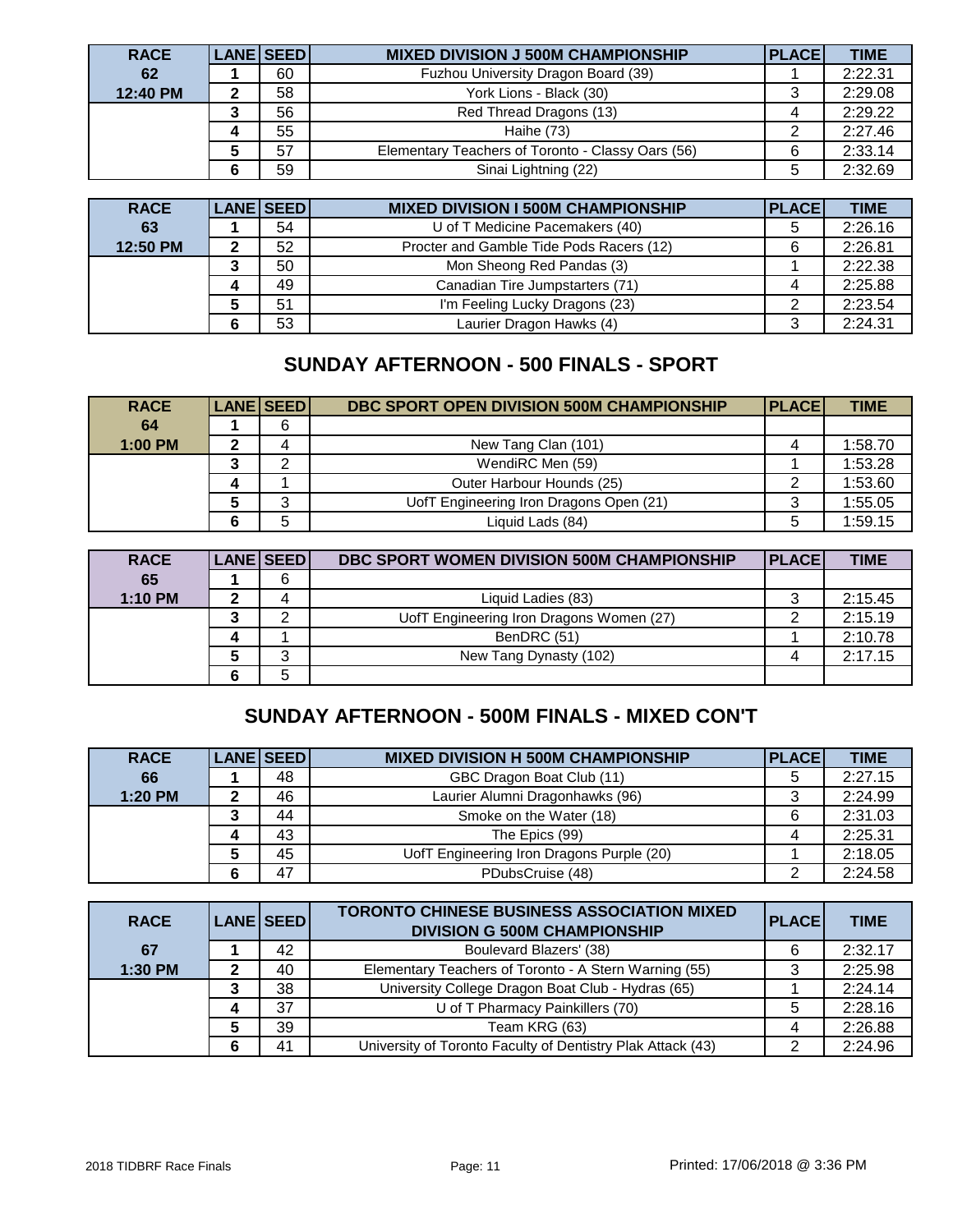| <b>RACE</b> | LANE SEED | <b>EDWARD JONES MIXED DIVISION F 500M CHAMPIONSHIP   PLACE </b> |   | <b>TIME</b> |
|-------------|-----------|-----------------------------------------------------------------|---|-------------|
| 68          | 36        | FCCP Dragons (14)                                               | 6 | 2:23.91     |
| 1:40 PM     | 34        | Holy Mac-A-Row-Ni (32)                                          | 5 | 2:22.09     |
|             | 32        | Raging BEAST! (82)                                              |   | 2:21.34     |
|             | 31        | Titans.Beast! (81)                                              |   | 2:20.46     |
|             | 33        | CMCC BackBreakers (49)                                          | ◠ | 2:20.57     |
|             | 35        | <b>UWDBC Warriors Black (8)</b>                                 | 3 | 2:20.96     |

| <b>RACE</b> |    | LANE SEED UNION PAY / CIBC MIXED DIVISION E 500M CHAMPIONSHIP PLACE |   | <b>TIME</b> |
|-------------|----|---------------------------------------------------------------------|---|-------------|
| 69          | 30 | York Lions - Red (29)                                               | 5 | 2:21.19     |
| 1:50 PM     | 28 | Crimson Tide (34)                                                   | ⌒ | 2:17.02     |
|             | 26 | Tempest (78)                                                        | 3 | 2:17.50     |
|             | 25 | Western Stallions (46)                                              |   | 2:12.38     |
|             | 27 | TOHD - Toronto Outer Harbour Dragons (95)                           |   | 2:18.64     |
|             | 29 | Ryerson Rams 2 (36)                                                 | 6 | 2:22.06     |

### **SUNDAY AFTERNOON - 500M FINALS - WOMEN'S**

| <b>RACE</b> | <b>LANE SEED</b> | <b>WOMEN'S DIVISION B 500M CHAMPIONSHIP</b>       | <b>PLACEI</b> | <b>TIME</b> |
|-------------|------------------|---------------------------------------------------|---------------|-------------|
| 70          |                  |                                                   |               |             |
| 2:00 PM     |                  |                                                   |               |             |
|             | 6                | Elementary Teachers of Toronto - A Class Act (57) |               | 2:46.22     |
|             | 5                | Red Hot Peelers (1)                               |               | 2:46.23     |
|             |                  | Dragon Pryde (53)                                 | ົ             | 2:51.81     |
|             |                  |                                                   |               |             |

| <b>RACE</b> |   | <b>LANE SEED</b> | <b>WOMEN'S DIVISION 500M GRAND CHAMPIONSHIP</b> | <b>PLACEI</b> | <b>TIME</b> |
|-------------|---|------------------|-------------------------------------------------|---------------|-------------|
| 71          |   |                  |                                                 |               |             |
| $2:10$ PM   |   |                  | Holland Bloorview Infinite Waves (33)           |               | 2:44.68     |
|             |   |                  | BEAST! Women (105)                              |               | 2:40.98     |
|             |   |                  | Drag'n Blades (10)                              |               | 2:27.95     |
|             |   |                  | Phoenix (2)                                     |               | 2:41.04     |
|             | 6 |                  |                                                 |               |             |

## **SUNDAY AFTERNOON - 500M FINALS - MIXED CON'T**

| <b>RACE</b> | LANE SEED | HONG KONG ECONOMIC AND TRADE OFFICE MIXED<br><b>DIVISION D 500M CHAMPIONSHIP</b> | <b>PLACE</b> | <b>TIME</b> |
|-------------|-----------|----------------------------------------------------------------------------------|--------------|-------------|
| 72          | 24        | Bell Blue Dragons (86)                                                           |              | 2:17.30     |
| 2:20 PM     | 22        | Thunderstruck (104)                                                              |              | 2:16.34     |
|             | 20        | Holyship Rockets (97)                                                            |              | 2:15.45     |
|             | 19        | University College Dragon Boat Club - Water Dragons (64)                         | 5            | 2:17.57     |
|             | 21        | Dartmouth Dragon Beasts (77)                                                     | 3            | 2:17.07     |
|             | 23        | Fyūjon. Beast! (79)                                                              | 6            | 2:18.77     |

|             |   |                  | <b>CONSULATE GENERAL OF THE PEOPLE'S REPUBLIC OF</b> |              |             |
|-------------|---|------------------|------------------------------------------------------|--------------|-------------|
| <b>RACE</b> |   | <b>LANE SEED</b> | <b>CHINA IN TORONTO MIXED DIVISION C 500M</b>        | <b>PLACE</b> | <b>TIME</b> |
|             |   |                  | <b>CHAMPIONSHIP</b>                                  |              |             |
| 73          |   | 18               | Holy Mac-Row (31)                                    | 6            | 2:14.22     |
| 2:30 PM     |   | 16               | Ryerson Rams (35)                                    |              | 2:10.51     |
|             |   | 14               | Western Mustangs (45)                                | 2            | 2:09.08     |
|             |   | 13               | CIBC Aventura Visa (75)                              |              | 2:08.50     |
|             |   | 15               | New Dragons Yellow (42)                              | 4            | 2:11.18     |
|             | 6 | 17               | <b>UWDBC Warriors (7)</b>                            | 5            | 2:11.51     |